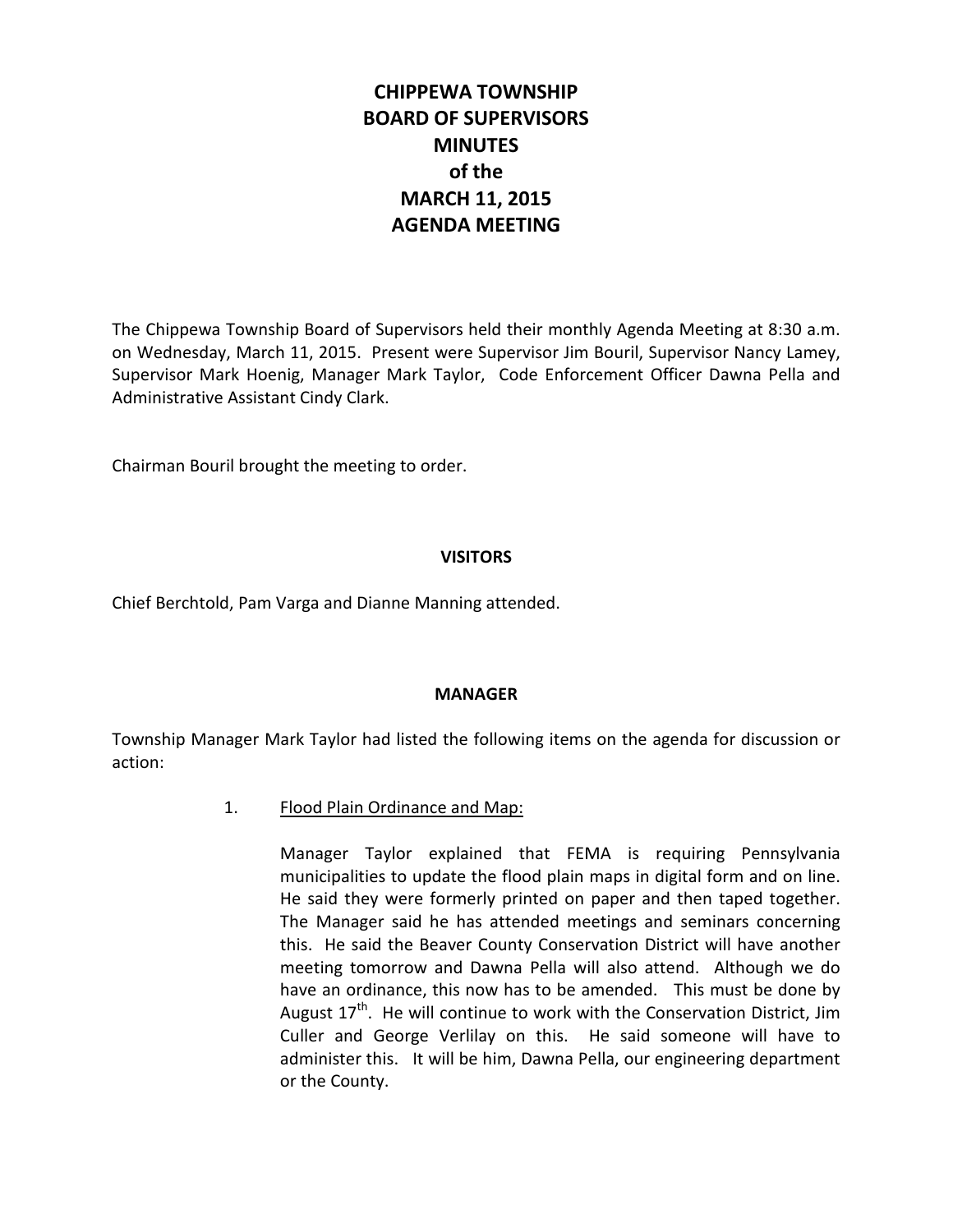## 2. Greenhouse for Sahli Park (Pam Varga/Diane Manning):

Manager Taylor distributed information concerning the proposed Sahli Park greenhouse to the Supervisors. He then asked Pam Varga and Diane Manning to speak on this subject. Pam told the Supervisors that a pollinator conservation project was started and she explained this. They know of no other park in this area that does this type of thing. They would like to have a greenhouse constructed at Sahli Park for educational purposes. Public education would include tours and story time and butterflies would be raised. It was noted that Monarch butterflies migrate to Mexico. Pam said they have done lots of research on greenhouses and she explained that there are different types. The total cost, including the base, for the 14 by 22 ft. greenhouse they are considering would be about \$5500. Diane said this greenhouse could become a "classroom" at the park. Manager Taylor explained how the greenhouse would be constructed and the excavation that would be required. He spoke about the placement of the greenhouse on the property. He has met with Charlie Miller concerning this. Supervisor Hoenig thanked Pam and Diane for their conservation efforts and for all of the work they have done at Sahli Park.

**MR. HOENIG MOVED** to approve the construction of the greenhouse. Ms. Lamey seconded the motion and without further discussion the motion carried.

Chairman Bouril also thanked Pam and Diane for all they do at the park.

# 3. Penn Prime Resolution:

Manager Taylor said our insurance carrier, Penn Prime, is requiring the Township Board to pass a resolution to name someone in administration to be the Loss Control and Risk Management liaison. This person would be the contact.

**MS. LAMEY MOVED** to pass Resolution 2015-6. Mr. Hoenig seconded the motion and without further discussion the motion carried.